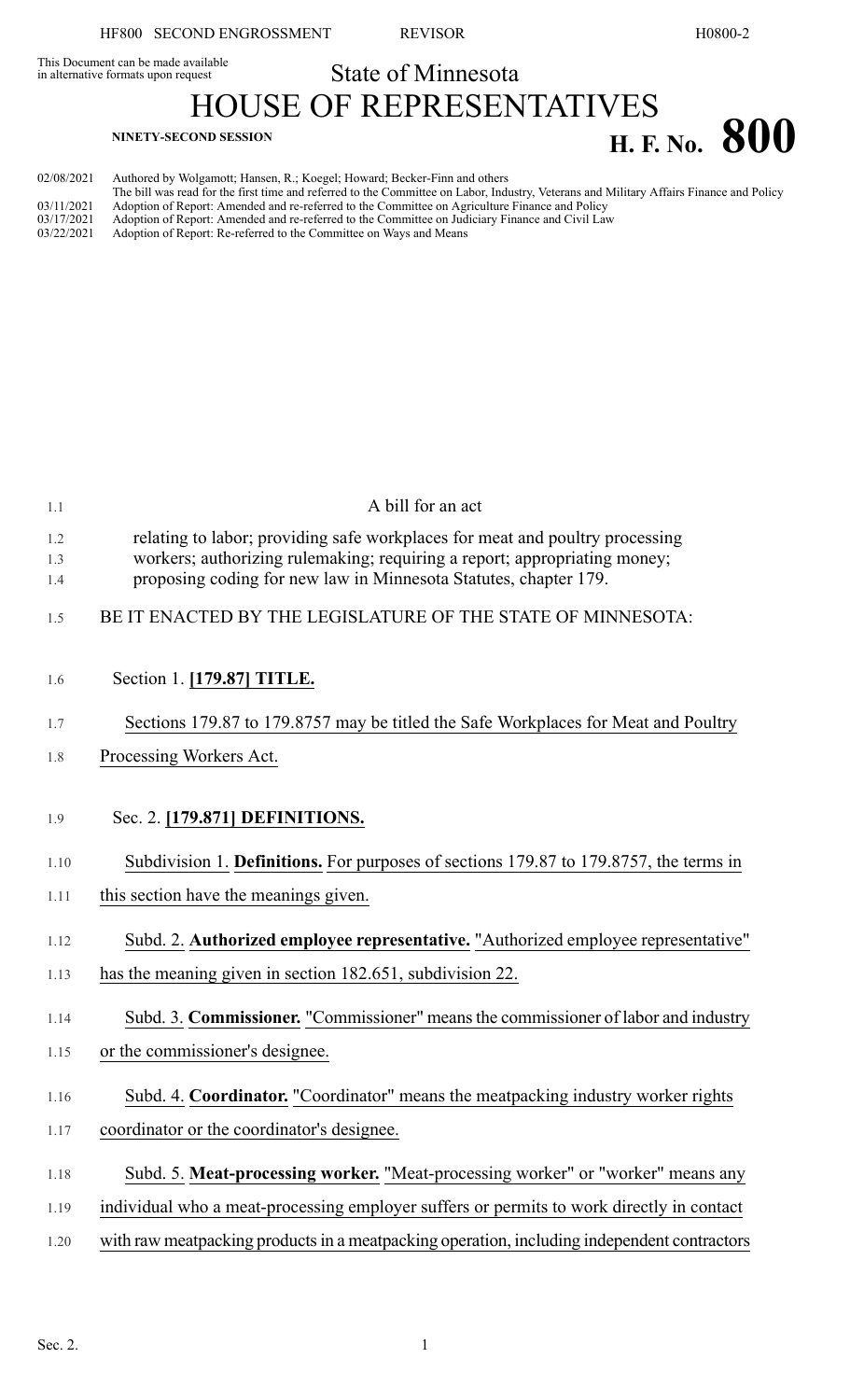| 2.1  | and persons performing work for an employer through a temporary service or staffing          |
|------|----------------------------------------------------------------------------------------------|
| 2.2  | agency.                                                                                      |
| 2.3  | Subd. 6. Meatpacking operation. "Meatpacking operation" or "meat-processing                  |
| 2.4  | employer" means a business in which slaughtering, butchering, meat canning, meatpacking,     |
| 2.5  | meat manufacturing, poultry canning, poultry packing, poultry manufacturing, pet food        |
| 2.6  | manufacturing, egg production, processing of meatpacking products, or rendering occurs.      |
| 2.7  | Meatpacking operation or meat-processing employer does not mean a grocery store, deli,       |
| 2.8  | restaurant, or other business preparing meat or poultry products for immediate consumption.  |
| 2.9  | Subd. 7. Meatpacking products. "Meatpacking products" means meat food products               |
| 2.10 | and poultry food products as defined in section 31A.02, subdivision 10.                      |
| 2.11 | Subd. 8. Public health emergency. "Public health emergency" means a peacetime                |
| 2.12 | emergency declared by the governor under section 12.31, a federal public health emergency    |
| 2.13 | declared by the secretary of the Department of Health and Human Services, or a national      |
| 2.14 | emergency declared by the president due to infectious disease or another significant threat  |
| 2.15 | to public health.                                                                            |
| 2.16 | Sec. 3. [179.8715] WORKER RIGHTS COORDINATOR.                                                |
| 2.17 | (a) The commissioner must appoint a meatpacking industry worker rights coordinator           |
| 2.18 | in the Department of Labor and Industry and provide the coordinator with necessary office    |
| 2.19 | space, furniture, equipment, supplies, and assistance.                                       |
| 2.20 | (b) The coordinator must enforce sections 179.87 to 179.8757, including inspecting,          |
| 2.21 | reviewing, and recommending improvements to the practices and procedures of meatpacking      |
| 2.22 | operations in Minnesota. A meat-processing employer must grant the coordinator full access   |
| 2.23 | to all meatpacking operations in this state at any time that meatpacking products are being  |
| 2.24 | processed or meat-processing workers are on the job.                                         |
| 2.25 | (c) No later than December 1 each year, the coordinator must submit a report to the          |
| 2.26 | governor and the chairs and ranking minority members of the legislative committees with      |
| 2.27 | jurisdiction over labor. The report must include recommendations to promote better treatment |
| 2.28 | of meat-processing workers. The coordinator shall also post the report on the Department     |
| 2.29 | of Labor and Industry's website.                                                             |
| 2.30 | Sec. 4. [179.872] REFUSAL TO WORK UNDER DANGEROUS CONDITIONS.                                |
| 2.31 | (a) A meat-processing worker has a right to refuse to work under conditions that the         |
| 2.32 | worker reasonably believes would expose the worker, other workers, or the public to an       |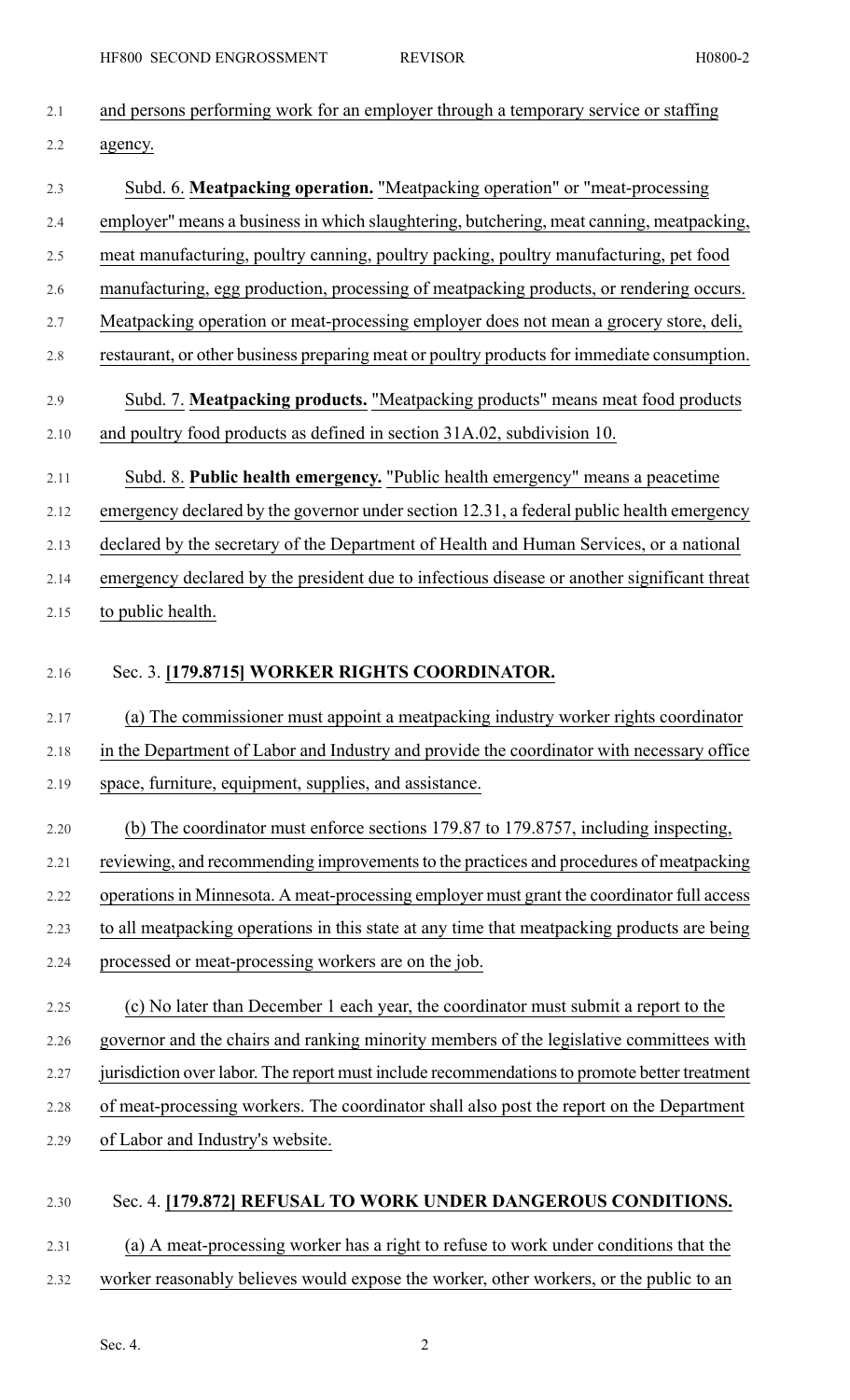| 3.1  | unreasonable risk of illness or injury, or exposure to illness or injury, including the infectious |
|------|----------------------------------------------------------------------------------------------------|
| 3.2  | disease known as COVID-19.                                                                         |
| 3.3  | (b) A meat-processing employer must not discriminate or take adverse action against                |
| 3.4  | any worker for a good faith refusal to work if the worker has requested that the employer          |
| 3.5  | correct a hazardous condition and that condition remains uncorrected.                              |
| 3.6  | (c) A meat-processing worker who has refused in good faith to work under paragraph                 |
| 3.7  | (a) or (b) and who has not been reassigned to other work by the meat-processing employer           |
| 3.8  | must, in addition to retaining a right to continued employment, continue to be paid by the         |
| 3.9  | employer for the hours that would have been worked until such time as the meat-processing          |
| 3.10 | employer can demonstrate that the condition has been remedied.                                     |
| 3.11 | Sec. 5. [179.874] UNEMPLOYMENT INSURANCE; DANGEROUS MEAT                                           |
| 3.12 | PACKING CONDITIONS.                                                                                |
|      |                                                                                                    |
| 3.13 | (a) Notwithstanding any law to the contrary, the provisions of this section govern                 |
| 3.14 | unemployment insurance claims for meat-processing workers.                                         |
| 3.15 | (b) An individual who left employment because a meat-processing employer failed to                 |
| 3.16 | cure a working condition that made the work environment unsuitable for health or safety            |
| 3.17 | reasons has good cause for leaving employment.                                                     |
| 3.18 | (c) During a public health emergency, an individual must not be required to prove that             |
| 3.19 | a working condition that made the environment unsuitable for health or safety reasons was          |
| 3.20 | unique to the worker or that the risk was not customary to the worker's occupation.                |
| 3.21 | (d) An individual must be deemed to have exhausted reasonable alternatives to leaving              |
| 3.22 | if the individual, authorized employee representative, or another employee notified the            |
| 3.23 | meat-processing employer of the unsafe or unhealthy working condition and the employer             |
| 3.24 | did not cure it or if the employer knew or should have had reason to know that the condition       |
| 3.25 | made the work environment unsuitable and did not cure it.                                          |
| 3.26 | (e) During a public health emergency, an individual has good cause to leave employment             |
| 3.27 | if the individual leaves to care for a seriously ill or quarantined family or household member.    |
| 3.28 | (f) An individual has good cause to refuse an offer of employment or reemployment if               |
| 3.29 | the meat-processing employer has not cured a working condition that makes the work                 |
| 3.30 | environment unsuitable for health or safety reasons, including any condition that required         |
| 3.31 | the workplace to close or reduce operations pursuant to a state or federal executive order         |
| 3.32 | issued during a public health emergency.                                                           |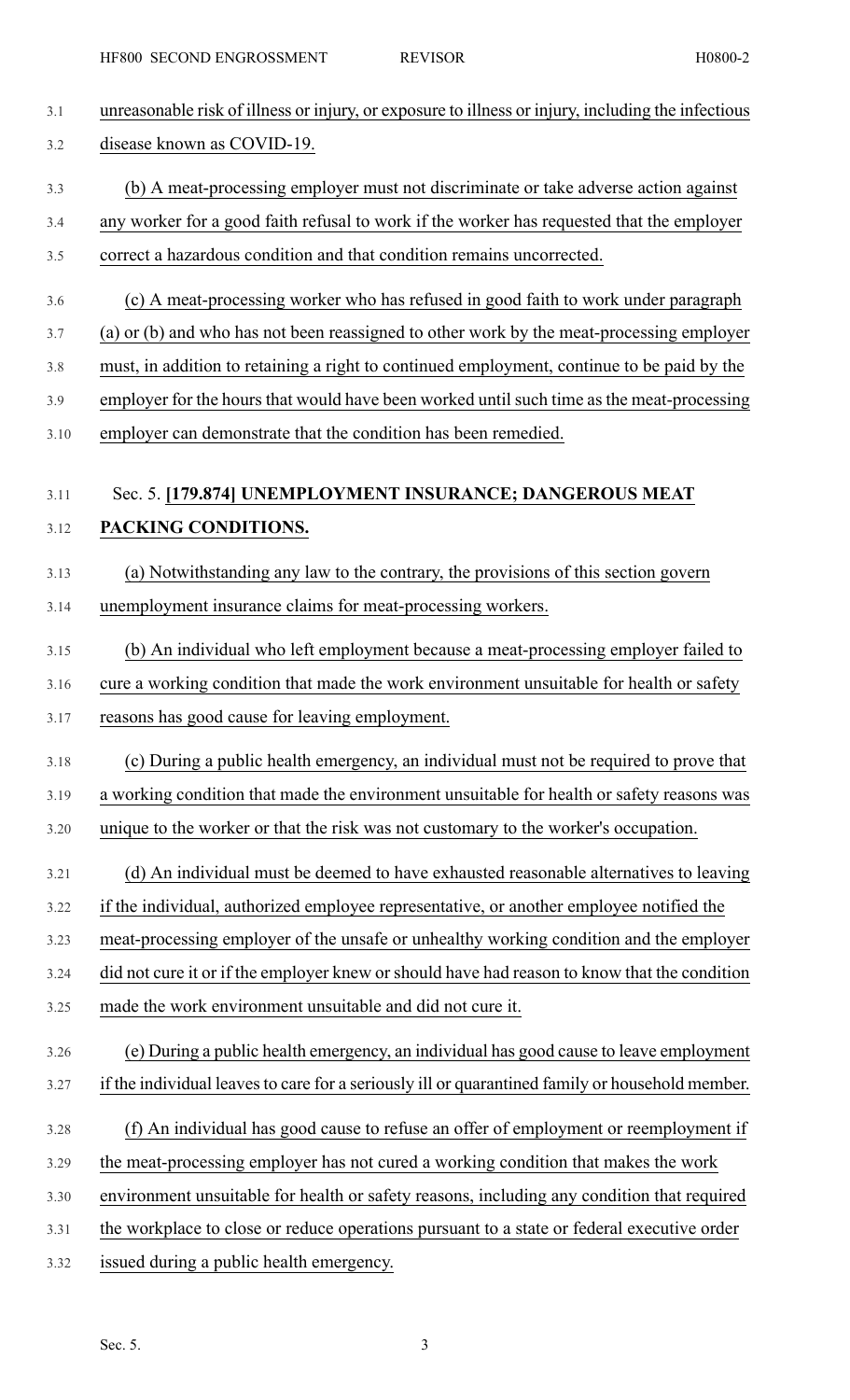| 4.1  | (g) An individual has good cause to refuse an offer of employment or reemployment               |
|------|-------------------------------------------------------------------------------------------------|
| 4.2  | from a meat-processing employer if the conditions of work would require the individual to       |
| 4.3  | violate government public health guidance or to assume an unreasonable health risk.             |
| 4.4  | (h) An individual has good cause to refuse an offer of employment or reemployment               |
| 4.5  | from a meat-processing employer if the individual is required to care for a child whose         |
| 4.6  | school is closed due to a public health emergency or if the individual is required to otherwise |
| 4.7  | care for a family or household member during a public health emergency.                         |
| 4.8  | Sec. 6. [179.875] ENFORCEMENT AND COMPLIANCE.                                                   |
| 4.9  | Subdivision 1. Administrative enforcement. The coordinator, either on the coordinator's         |
| 4.10 | initiative or in response to a complaint, may inspect a meatpacking operation and subpoena      |
| 4.11 | records and witnesses. If a meat-processing employer does not comply with the coordinator's     |
| 4.12 | inspection, the coordinator may seek relief as provided in this section.                        |
| 4.13 | Subd. 2. Compliance authority. The commissioner of labor and industry may issue a               |
| 4.14 | compliance order under section 177.27, subdivision 4, requiring an employer to comply           |
| 4.15 | with sections 179.87 to 179.8757.                                                               |
| 4.16 | Subd. 3. Private civil action. If a meat-processing employer does not comply with a             |
| 4.17 | provision in sections 179.87 to 179.8757, an aggrieved worker, authorized employee              |
| 4.18 | representative, or other person may bring a civil action in a court of competent jurisdiction   |
| 4.19 | within three years of an alleged violation and, upon prevailing, must be awarded the relief     |
| 4.20 | provided in this section. Pursuing administrative relief is not a prerequisite for bringing a   |
| 4.21 | civil action.                                                                                   |
| 4.22 | Subd. 4. Other government enforcement. The attorney general may enforce sections                |
| 4.23 | 179.87 to 179.8757 under section 8.31. A city or county attorney may also enforce these         |
| 4.24 | sections. Such law enforcement agencies may inspect meatpacking operations and subpoena         |
| 4.25 | records and witnesses and, where such agencies determine that a violation has occurred,         |
| 4.26 | may bring a civil action as provided in this section.                                           |
| 4.27 | Subd. 5. Relief. (a) In a civil action or administrative proceeding brought to enforce          |
| 4.28 | sections 179.87 to 179.8757, the court or coordinator must order relief as provided in this     |
| 4.29 | subdivision.                                                                                    |
| 4.30 | (b) For any violation of sections $179.87$ to $179.8757$ :                                      |
| 4.31 | (1) an injunction to order compliance and restrain continued violations, including through      |
| 4.32 | a stop work order or business closure;                                                          |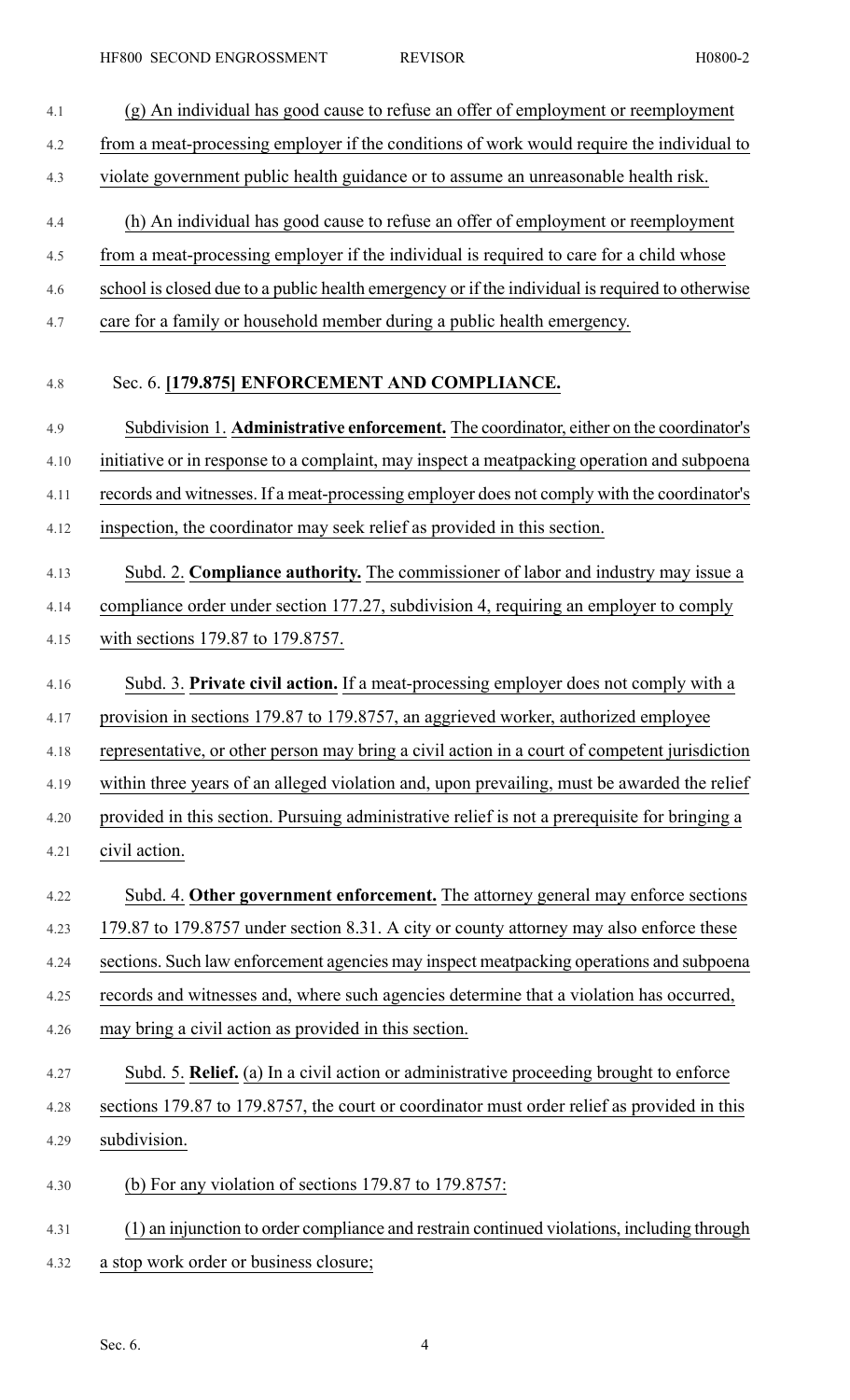| 5.1  | (2) payment to a prevailing worker by a meat-processing employer of reasonable costs,            |
|------|--------------------------------------------------------------------------------------------------|
| 5.2  | disbursements, and attorney fees; and                                                            |
| 5.3  | (3) a civil penalty payable to the state of not less than \$100 per day per worker affected      |
| 5.4  | by the meat-processing employer's noncompliance with sections 179.87 to 179.8757.                |
| 5.5  | (c) For any violation of section 179.872:                                                        |
| 5.6  | (1) reinstatement of the worker to the same position held before any adverse personnel           |
| 5.7  | action or to an equivalent position, reinstatement of full fringe benefits and seniority rights, |
| 5.8  | and compensation for unpaid wages, benefits and other remuneration, or front pay in lieu         |
| 5.9  | of reinstatement; and                                                                            |
| 5.10 | (2) compensatory damages payable to the aggrieved worker equal to the greater of \$5,000         |
| 5.11 | or twice the actual damages, including unpaid wages, benefits and other remuneration, and        |
| 5.12 | punitive damages.                                                                                |
| 5.13 | Subd. 6. Whistleblower enforcement; penalty distribution. (a) The relief provided in             |
| 5.14 | this section may be recovered through a private civil action brought on behalf of the            |
| 5.15 | commissioner in a court of competent jurisdiction by another individual, including an            |
| 5.16 | authorized employee representative, pursuant to this subdivision.                                |
| 5.17 | (b) The individual must give written notice to the coordinator of the specific provision         |
| 5.18 | or provisions of sections 179.87 to 179.8757 alleged to have been violated. The individual       |
| 5.19 | or representative organization may commence a civil action under this subdivision if no          |
| 5.20 | enforcement action is taken by the coordinator within 30 days.                                   |
| 5.21 | (c) Civil penalties recovered pursuant to this subdivision must be distributed as follows:       |
| 5.22 | (1) 70 percent to the commissioner for enforcement of sections 179.87 to 179.8757; and           |
| 5.23 | (2) 30 percent to the individual or authorized employee representative.                          |
| 5.24 | (d) The right to bring an action under this subdivision shall not be impaired by private         |
| 5.25 | contract. A public enforcement action must be tried promptly, without regard to concurrent       |
| 5.26 | adjudication of a private claim for the same alleged violation.                                  |
| 5.27 | Sec. 7. [179.8755] RETALIATION AGAINST EMPLOYEES AND                                             |
| 5.28 | WHISTLEBLOWERS PROHIBITED.                                                                       |
| 5.29 | (a) No meat-processing employer or other person may discriminate or take adverse                 |
| 5.30 | action against any worker or other person who raises a concern about meatpacking operation       |

5.31 health and safety practices or hazards to the employer, the employer's agent, other workers,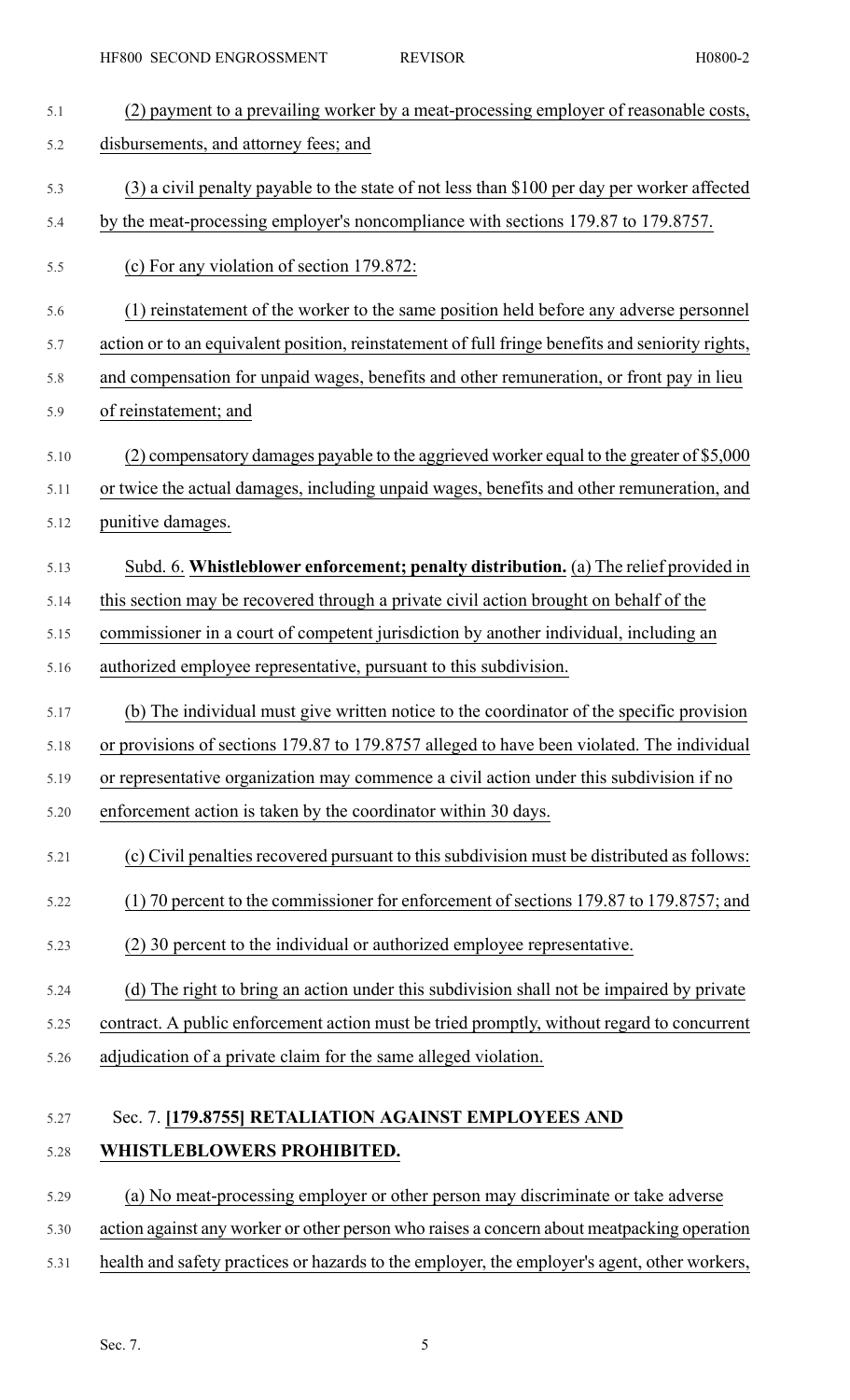| 6.1  | a government agency, or to the public, including through print, online, social, or any other    |
|------|-------------------------------------------------------------------------------------------------|
| 6.2  | media.                                                                                          |
| 6.3  | (b) If an employer or other person takes adverse action against a worker or other person        |
| 6.4  | within 90 days of the worker's or person's engagement or attempt to engage in activities        |
| 6.5  | protected by sections 179.87 to 179.8757, such conduct raises a presumption that the action     |
| 6.6  | is retaliatory. The presumption may be rebutted by clear and convincing evidence that the       |
| 6.7  | action was taken for other permissible reasons.                                                 |
| 6.8  | (c) No meat-processing employer or other person may attempt to require any worker to            |
| 6.9  | sign a contract or other agreement that would limit or prevent the worker from disclosing       |
| 6.10 | information about workplace health and safety practices or hazards, or to otherwise abide       |
| 6.11 | by a workplace policy that would limit or prevent such disclosures. Any such agreements         |
| 6.12 | or policies are hereby void and unenforceable as contrary to the public policy of this state.   |
| 6.13 | An employer's attempt to impose such a contract, agreement, or policy shall constitute an       |
| 6.14 | adverse action enforceable under sections 179.87 to 179.8757.                                   |
| 6.15 | (d) Reporting or threatening to report a meat-processing worker's suspected citizenship         |
| 6.16 | or immigration status, or the suspected citizenship or immigration status of a family member    |
| 6.17 | of the worker, to a federal, state, or local agency because the worker exercises a right under  |
| 6.18 | sections 179.87 to 179.8757 constitutes an adverse action for purposes of establishing a        |
| 6.19 | violation of that worker's rights. For purposes of this paragraph, "family member" means a      |
| 6.20 | spouse, parent, sibling, child, uncle, aunt, niece, nephew, cousin, grandparent, or grandchild  |
| 6.21 | related by blood, adoption, marriage, or domestic partnership.                                  |
| 6.22 | (e) Any worker who brings a complaint under sections 179.87 to 179.8757 and suffers             |
| 6.23 | retaliation is entitled to treble damages in addition to lost pay and recovery of attorney fees |
| 6.24 | and costs.                                                                                      |
| 6.25 | (f) Any company who is found to have retaliated against a food processing worker must           |
| 6.26 | pay a fine of up to \$ to the commissioner.                                                     |
| 6.27 | Sec. 8. [179.8756] MEATPACKING WORKER CHRONIC INJURIES AND                                      |
| 6.28 | <b>WORKPLACE SAFETY.</b>                                                                        |
|      |                                                                                                 |
| 6.29 | Subdivision 1. Safe worker program required; facility committee. (a) Meat-processing            |
| 6.30 | employers must adopt a safe worker program as part of the employer's work accident and          |
| 6.31 | injury reduction program to minimize and prevent musculoskeletal disorders. For purposes        |
| 6.32 | of this section, "musculoskeletal disorders" includes carpal tunnel syndrome, tendinitis,       |
| 6.33 | rotator cuff injuries, trigger finger, epicondylitis, muscle strains, and lower back injuries.  |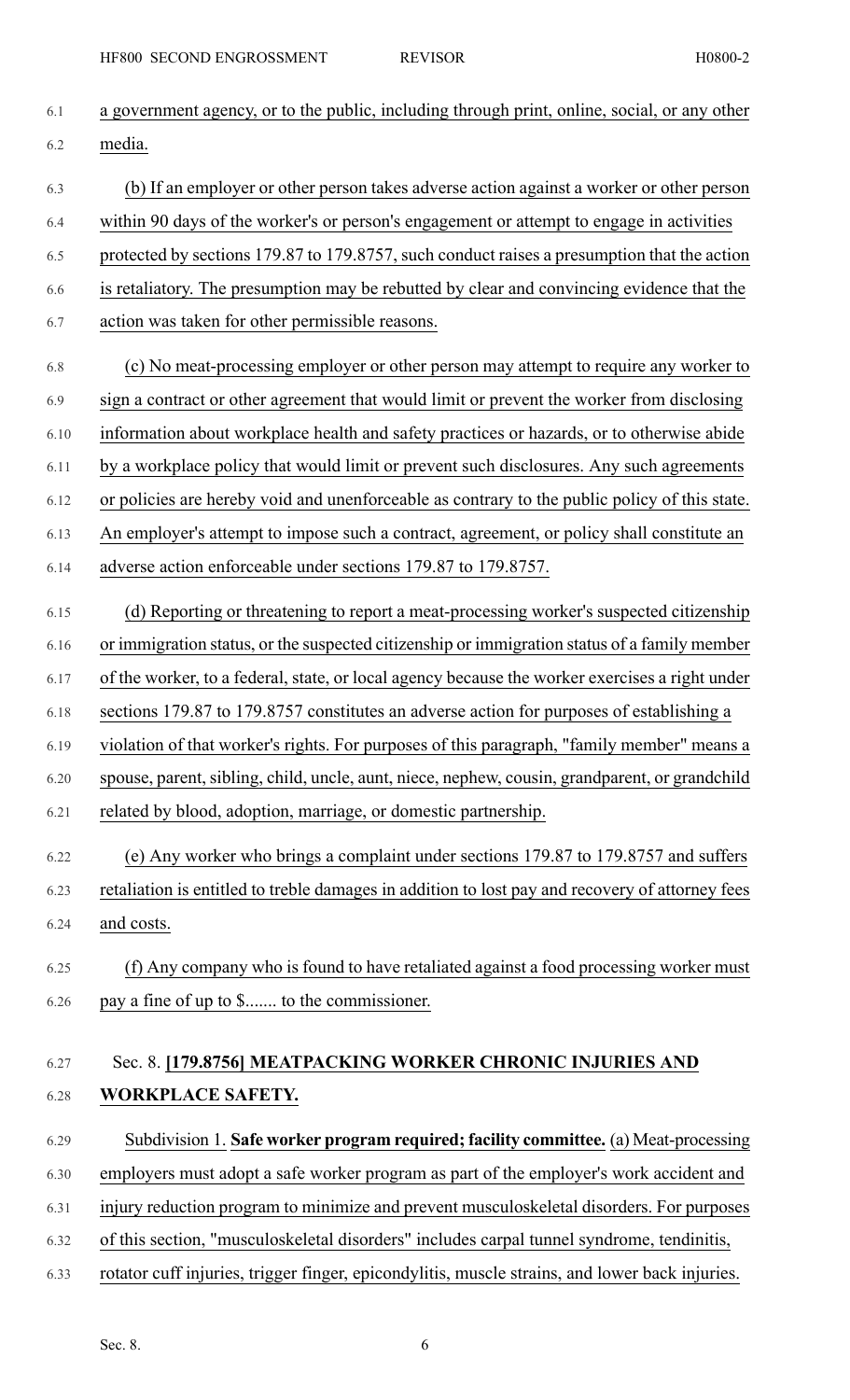| 7.1  | (b) The meat-processing employer's safe worker program must be developed and                     |
|------|--------------------------------------------------------------------------------------------------|
| 7.2  | implemented by a committee of individuals who are knowledgeable of the tasks and work            |
| 7.3  | processes performed by workers at the employer's facility. The committee must include:           |
| 7.4  | (1) a certified professional ergonomist;                                                         |
| 7.5  | (2) a licensed, board-certified physician, with preference given to a physician who has          |
| 7.6  | specialized experience and training in occupational medicine, or if it is not practicable for    |
| 7.7  | a physician to be a member of the committee, the employer must ensure that its safe worker       |
| 7.8  | program is reviewed and approved by a licensed, board-certified physician, with preference       |
| 7.9  | given to a physician who has specialized experience and training in occupational medicine;       |
| 7.10 | and                                                                                              |
| 7.11 | (3) at least three workers employed in the employer's facility who have completed a              |
| 7.12 | general industry outreach course approved by the commissioner, one of whom must be an            |
| 7.13 | authorized employee representative if the employer is party to a collective bargaining           |
| 7.14 | agreement.                                                                                       |
| 7.15 | Subd. 2. Program elements. (a) The committee must establish written procedures to                |
| 7.16 | identify ergonomic hazards and contributing risk factors, which must include:                    |
| 7.17 | (1) the ergonomic assessment tools used to measure ergonomic hazards;                            |
| 7.18 | (2) all jobs where the committee has an indication or knowledge that ergonomic hazards           |
| 7.19 | may exist; and                                                                                   |
| 7.20 | (3) workers who perform the same job or a sample of workers in that job who have the             |
| 7.21 | greatest exposure to the ergonomic hazard.                                                       |
| 7.22 | (b) The committee must conduct ergonomic assessments to identify hazards and                     |
| 7.23 | contributing risk factors; review all surveillance data at least quarterly to identify ergonomic |
| 7.24 | hazards and contributing risk factors; and maintain records of the hazard identification         |
| 7.25 | process, which, at a minimum, must include the completed ergonomic assessment tools,             |
| 7.26 | the results of the ergonomic assessments including the jobs and workers evaluated, and the       |
| 7.27 | assessment dates.                                                                                |
| 7.28 | (c) The committee must implement a written ergonomic hazard prevention and control               |
| 7.29 | plan to identify and select methods to eliminate, prevent, or control the ergonomic hazards      |
| 7.30 | and contributing risk factors. The plan must:                                                    |
| 7.31 | (1) set goals, priorities, and a timeline to eliminate, prevent, or control the ergonomic        |
| 7.32 | hazards and contributing risk factors identified;                                                |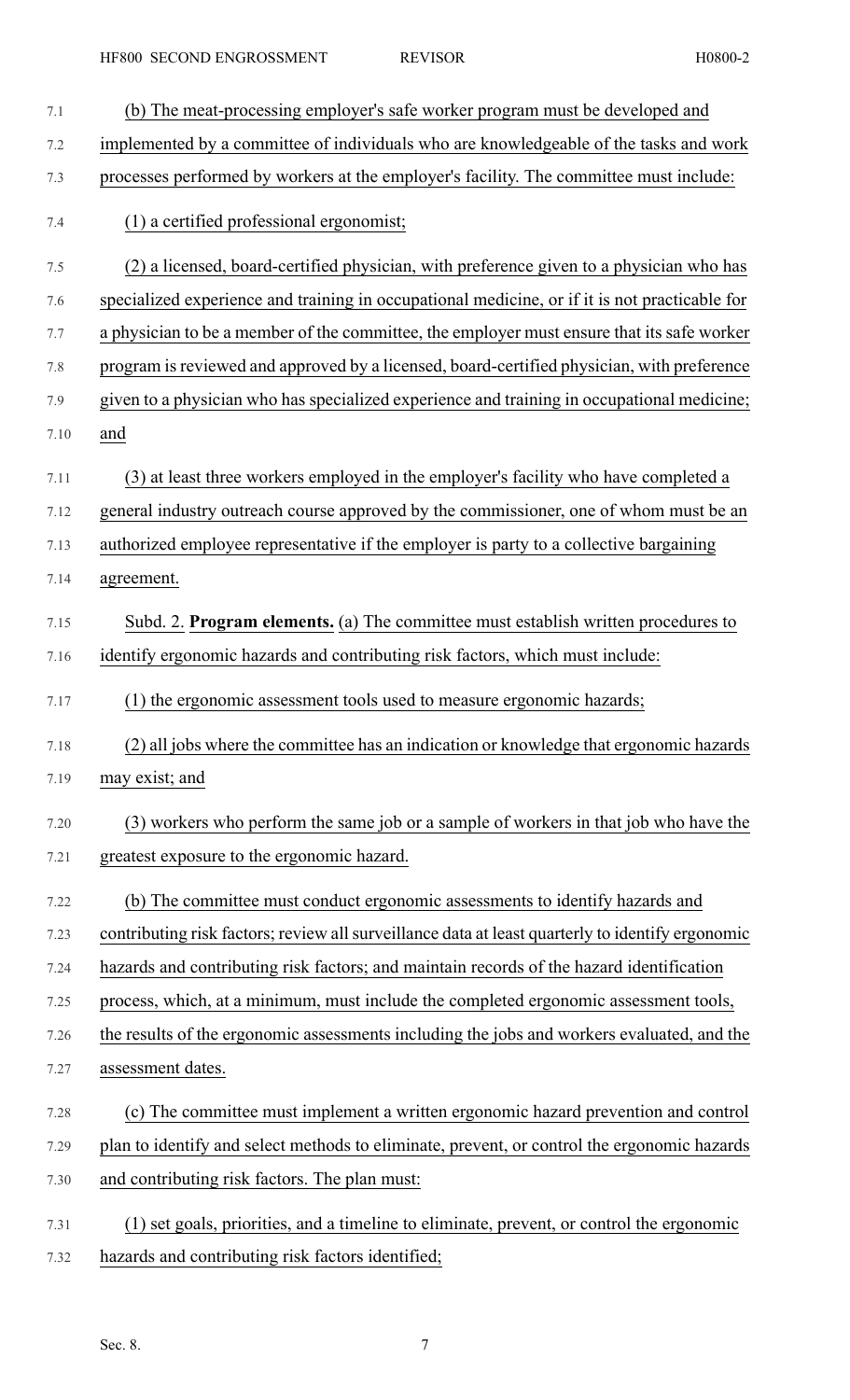| 8.1  | (2) identify the person or persons responsible for ergonomic hazard assessments and           |
|------|-----------------------------------------------------------------------------------------------|
| 8.2  | implementation of controls;                                                                   |
| 8.3  | (3) rely upon the surveillance data and the ergonomic risk assessment results; and            |
| 8.4  | (4) take into consideration the severity of the risk, the numbers of workers at risk, and     |
| 8.5  | the likelihood that the intervention will reduce the risk.                                    |
| 8.6  | (d) A meat-processing employer must control, reduce, or eliminate ergonomic hazards           |
| 8.7  | which lead to musculoskeletal disorders to the extent feasible by using engineering, work     |
| 8.8  | practice, and administrative controls.                                                        |
| 8.9  | (e) The committee must monitor at least annually the implementation of the plan including     |
| 8.10 | the effectiveness of controls and evaluate progress in meeting program goals.                 |
| 8.11 | Subd. 3. New employee training. (a) A meat-processing employer must work with the             |
| 8.12 | committee to provide each new employee with information regarding:                            |
| 8.13 | (1) the committee and its members;                                                            |
| 8.14 | (2) the facility's hazard prevention and control plan;                                        |
| 8.15 | (3) early signs and symptoms of musculoskeletal injuries and the procedures for reporting     |
| 8.16 | them;                                                                                         |
| 8.17 | (4) procedures for reporting other injuries and hazards;                                      |
| 8.18 | (5) engineering and administrative hazard controls implemented in the workplace,              |
| 8.19 | including ergonomic hazard controls; and                                                      |
| 8.20 | (6) the availability and use of personal protective equipment.                                |
| 8.21 | (b) A meat-processing employer must work with the committee and ensure that new               |
| 8.22 | workers receive safety training prior to staring a job that the worker has not performed      |
| 8.23 | before. The employer must provide the safety training during working hours and compensate     |
| 8.24 | the new employee at the employee's standard rate of pay. The employer also must give a        |
| 8.25 | new employee an opportunity within 30 days of the employee's hire date to receive a refresher |
| 8.26 | training on the topics covered in the new worker safety training. The employer must provide   |
| 8.27 | new employee training in a language and with vocabulary that the employee can understand.     |
| 8.28 | Subd. 4. New task and annual safety training. (a) Meat-processing employers must              |
| 8.29 | provide every worker who is assigned a new task if the worker has no previous work            |
| 8.30 | experience with training on how to safely perform the task, the ergonomic and other hazards   |
| 8.31 |                                                                                               |
|      | associated with the task, and training on the early signs and symptoms of musculoskeletal     |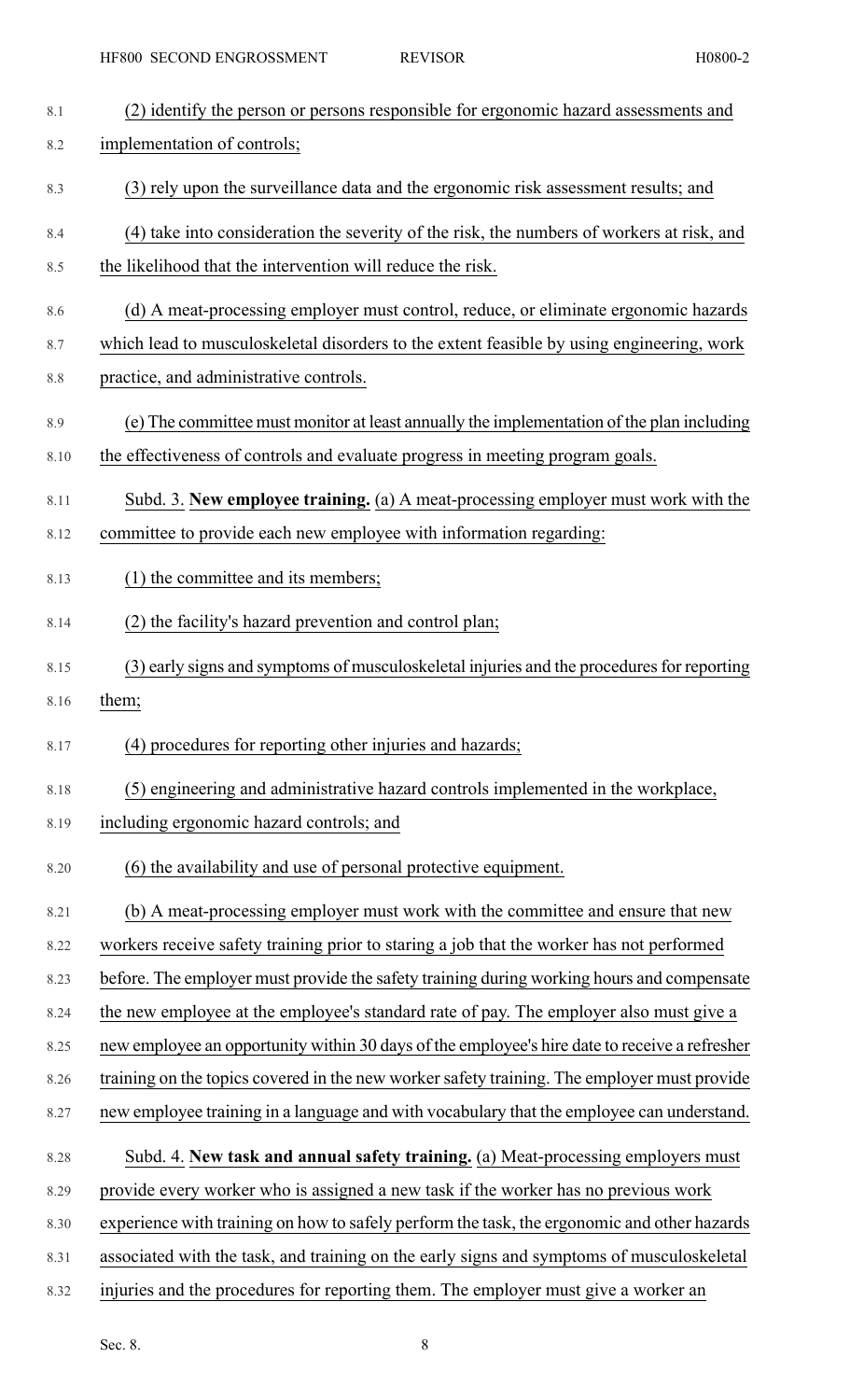| 9.1  | opportunity within 30 days of receiving the new task training to receive refresher training      |
|------|--------------------------------------------------------------------------------------------------|
| 9.2  | on the topics covered in the new task training. The employer must provide this training in       |
| 9.3  | a language and with vocabulary that the employee can understand.                                 |
| 9.4  | (b) Meat-processing employers must provide each worker with no less than eight hours             |
| 9.5  | of safety training each year. This annual training must address health and safety topics that    |
| 9.6  | are relevant to the establishment, such as cuts, lacerations, amputations, machine guarding,     |
| 9.7  | biological hazards, lockout/tagout, hazard communication, ergonomic hazards, and personal        |
| 9.8  | protective equipment. At least two of the eight hours of annual training must be on topics       |
| 9.9  | related to the facility's ergonomic injury prevention program, including the assessment of       |
| 9.10 | surveillance data, the ergonomic hazard prevention and control plan, and the early signs         |
| 9.11 | and symptoms of musculoskeletal disorders and the procedures for reporting them. The             |
| 9.12 | employer must provide this training in a language and with vocabulary that the employee          |
| 9.13 | can understand.                                                                                  |
| 9.14 | Subd. 5. Attestation and record keeping. Meat-processing employers must maintain                 |
| 9.15 | a written attestation dated and signed by each person who provides training and each             |
| 9.16 | employee who receives training pursuant to this section. This attestation must certify that      |
| 9.17 | the employer has provided training consistent with the requirements of this section. The         |
| 9.18 | employer must ensure that these records are up to date and available to the commissioner,        |
| 9.19 | the coordinator, and the authorized employee representative upon request.                        |
| 9.20 | Subd. 6. Medical services and qualifications. (a) Meat-processing employers must                 |
| 9.21 | ensure that:                                                                                     |
| 9.22 | (1) all first-aid providers, medical assistants, nurses, and physicians engaged by the           |
| 9.23 | employer are licensed and perform their duties within the scope of their licensed practice;      |
| 9.24 | (2) medical management of musculoskeletal disorders is under direct supervision of a             |
| 9.25 | licensed physician specializing in occupational medicine who will advise on best practices       |
| 9.26 | for management and prevention of work-related musculoskeletal disorders; and                     |
| 9.27 | (3) medical management of musculoskeletal injuries follows the most current version              |
| 9.28 | of the American College of Occupational and Environmental Medicine practice guidelines.          |
| 9.29 | (b) Meat-processing employers must make a record of all worker visits to medical or              |
| 9.30 | first aid personnel, regardless of severity or type of illness or injury, and make these records |
| 9.31 | available to the coordinator and the authorized employee representative.                         |
|      |                                                                                                  |
| 9.32 | (c) Meat-processing employers must maintain records of all ergonomic injuries suffered           |
| 9.33 | by workers for at least five years.                                                              |

Sec. 8. 9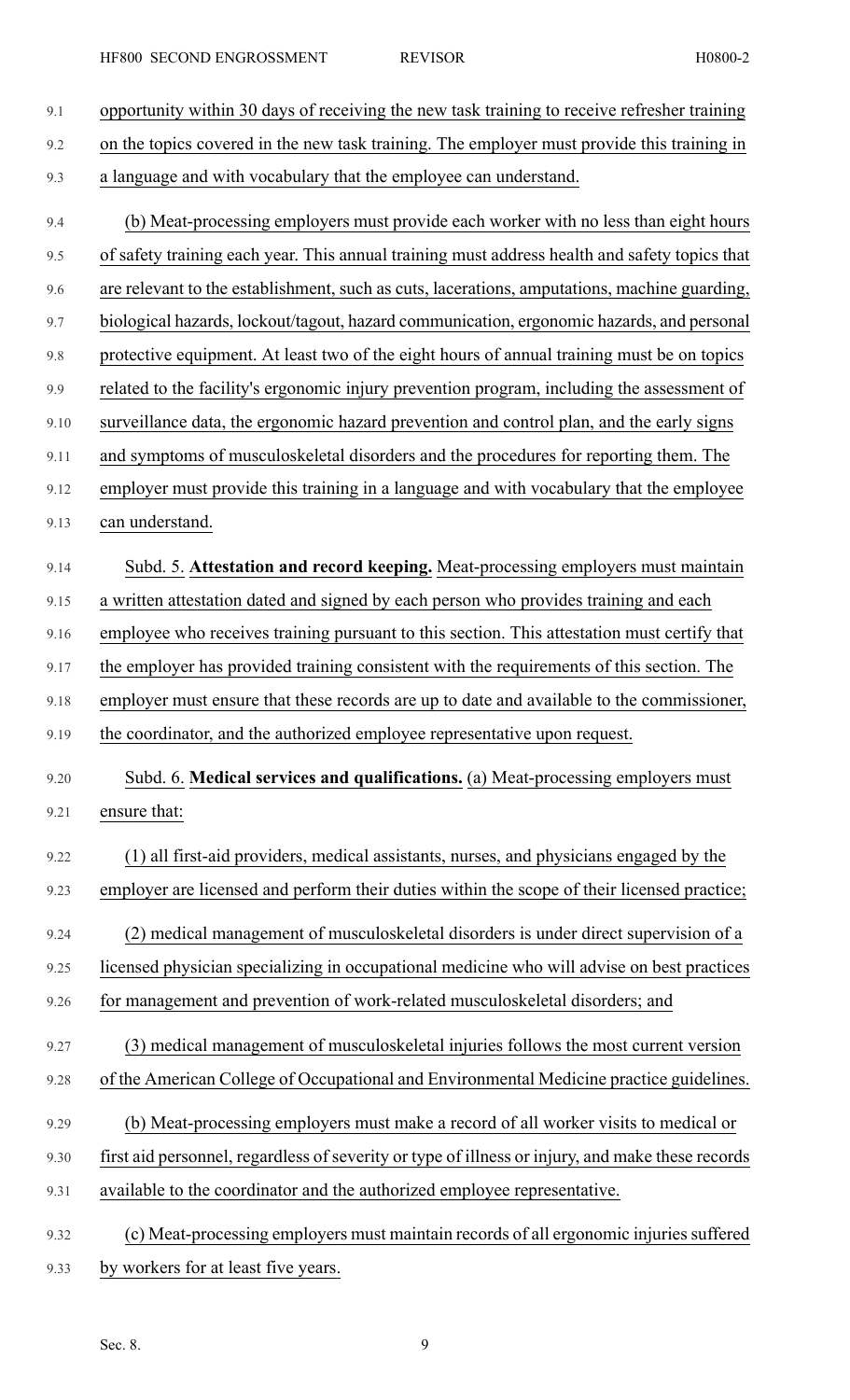| 10.1  | (d) The coordinator may compile, analyze, and publish annually, either in summary or         |
|-------|----------------------------------------------------------------------------------------------|
| 10.2  | detailed form, all reports or information obtained under sections 179.87 to 179.8757,        |
| 10.3  | including information about safe worker programs, and may cooperate with the United          |
| 10.4  | States Department of Labor in obtaining national summaries of occupational deaths, injuries, |
| 10.5  | and illnesses. The coordinator must preserve the anonymity of each employee with respect     |
| 10.6  | to whom medical reports or information is obtained.                                          |
| 10.7  | (e) Meat-processing employers must not institute or maintain any program, policy, or         |
| 10.8  | practice that discourages employees from reporting injuries, hazards, or safety standard     |
| 10.9  | violations.                                                                                  |
| 10.10 | Subd. 7. Rulemaking required. The commissioner must adopt rules requiring employers          |
| 10.11 | to maintain accurate records of meat-processing worker exposure to ergonomic hazards.        |
|       | Subd. 8. Pandemic protections. (a) This subdivision applies during a peacetime public        |
| 10.12 | health emergency declared under section 12.31, subdivision 2.                                |
| 10.13 |                                                                                              |
| 10.14 | (b) Meat-processing employers must maintain at least a six-foot radius of space around       |
| 10.15 | and between each worker. An employer may accomplish such distancing by increasing            |
| 10.16 | physical space between workstations, slowing production speeds, staggering shifts and        |
| 10.17 | breaks, adjusting shift size, or a combination thereof. The employer must reconfigure        |
| 10.18 | common or congregate spaces to allow for such distancing, including lunch rooms, break       |
| 10.19 | rooms, and locker rooms. The coordinator must reinforce social distancing by allowing        |
| 10.20 | workers to maintain six feet of distance along with the use of plastic barriers.             |
| 10.21 | (c) Meat-processing employers must provide employees with face masks and must make           |
| 10.22 | face shields available on request. Face masks, including replacement face masks, and face    |
| 10.23 | shields must be provided at no cost to the employee. All persons present at the meatpacking  |
| 10.24 | operation must wear face masks in the facility except in those parts of the facility where   |
| 10.25 | infection risk is low because workers work in isolation.                                     |
| 10.26 | (d) Meat-processing employers must provide all meat-processing workers with the ability      |
| 10.27 | to frequently and routinely sanitize their hands with either hand-washing or hand-sanitizing |
| 10.28 | stations. The employer must ensure that restrooms have running hot and cold water and        |
| 10.29 | paper towels and are in sanitary condition. The employer must provide gloves to those who    |
| 10.30 | request them.                                                                                |
| 10.31 | (e) Meat-processing employers must clean and regularly disinfect all frequently touched      |
| 10.32 | surfaces in the workplace, such as workstations, training rooms, machinery controls, tools,  |
| 10.33 | protective garments, eating surfaces, bathrooms, showers, and other similar areas. Employers |
| 10.34 | must install and maintain ventilation systems that ensure unidirectional air flow, outdoor   |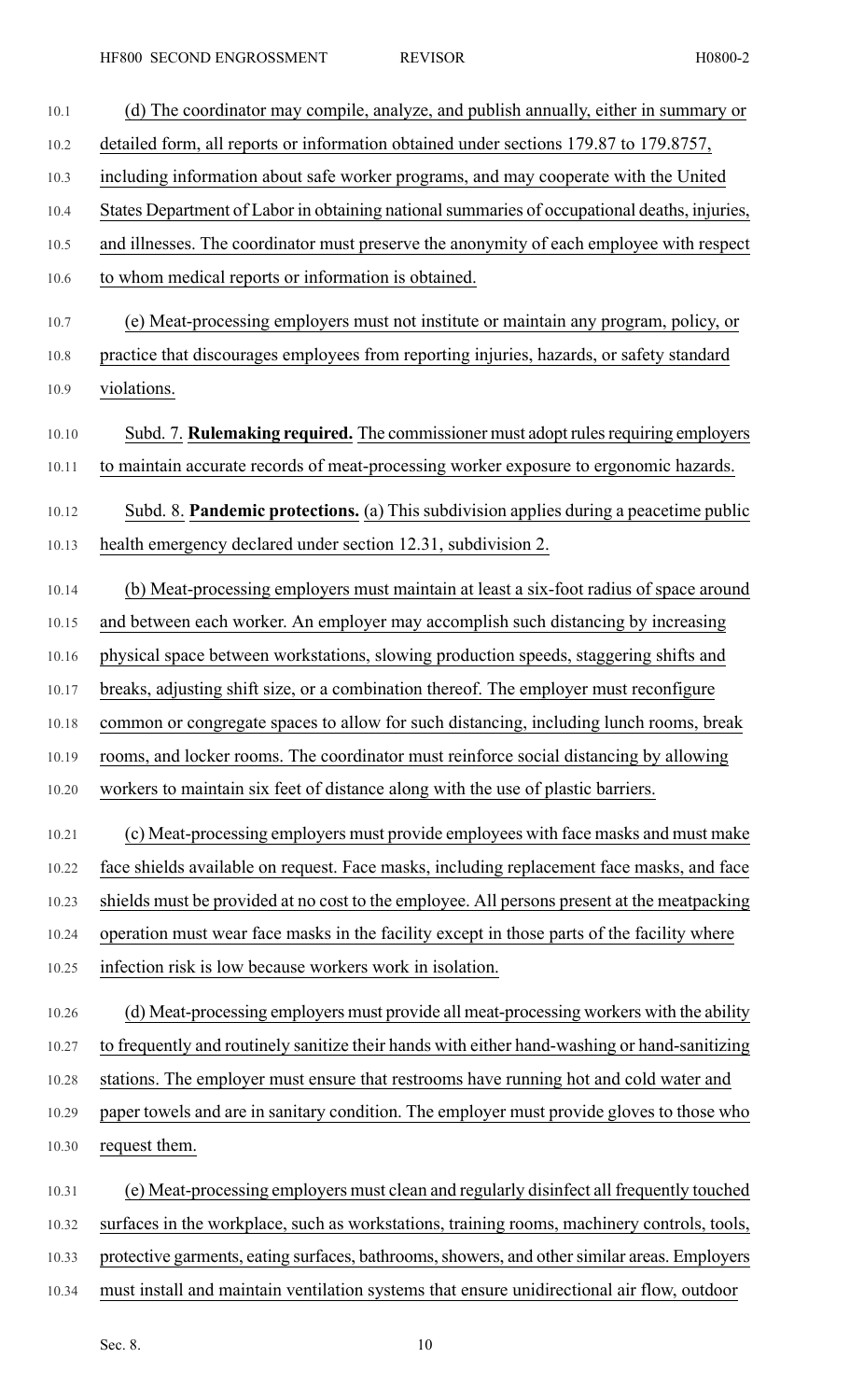| 11.1  | air, and filtration in both production areas and common areas such as cafeterias and locker   |
|-------|-----------------------------------------------------------------------------------------------|
| 11.2  | rooms.                                                                                        |
| 11.3  | (f) Meat-processing employers must disseminate all required communications, notices,          |
| 11.4  | and any published materials regarding these protections in English, Spanish, and other        |
| 11.5  | languages as required for employees to understand the communication.                          |
| 11.6  | (g) Meat-processing employers must provide adequate break time for workers to use             |
| 11.7  | the bathroom, wash their hands, and don and doff protective equipment.                        |
| 11.8  | (h) Meat-processing employers must provide sufficient personal protective equipment           |
| 11.9  | for each employee for each shift, plus replacements, at no cost to the employee.              |
| 11.10 | Meat-processing employers must provide training in proper use of personal protective          |
| 11.11 | equipment, safety procedures, and sanitation.                                                 |
| 11.12 | (i) As part of the meat-processing employer's accident, injury, and illness reduction         |
| 11.13 | program, the employer must create a health and safety committee consisting of equal parts     |
| 11.14 | company management, employees, and authorized employee representatives. The health            |
| 11.15 | and safety committee must meet at least twice a year and present results to the commissioner. |
| 11.16 | If the meatpacking operation has no collective bargaining agreement, a local labor            |
| 11.17 | representative must be appointed.                                                             |
| 11.18 | (i) Meat-processing employers must record all injuries and illnesses in the facility and      |
| 11.19 | make these records available upon request to the health and safety committee. The employer    |
| 11.20 | also must make its records available to the commissioner, and where there is a collective     |
| 11.21 | bargaining agreement, to the authorized bargaining representative.                            |
| 11.22 | (k) Meat-processing employers must provide paid sick time for workers to recuperate           |
| 11.23 | from illness or injury or to care for ill family members. For purposes of this paragraph,     |
| 11.24 | "family member" includes:                                                                     |
| 11.25 | (1) biological, adopted, or foster children, stepchildren, children of domestic partners      |
| 11.26 | or spouses, and legal wards of workers;                                                       |
| 11.27 | (2) biological parents, stepparents, foster parents, adoptive parents, or legal guardians     |
| 11.28 | of a worker or a worker's spouse or domestic partner;                                         |
| 11.29 | (3) a worker's legally married spouse or domestic partner as registered under the laws        |
| 11.30 | of any state or political subdivision;                                                        |
| 11.31 | (4) a worker's grandparent, whether from a biological, step-, foster, or adoptive             |
| 11.32 | relationship;                                                                                 |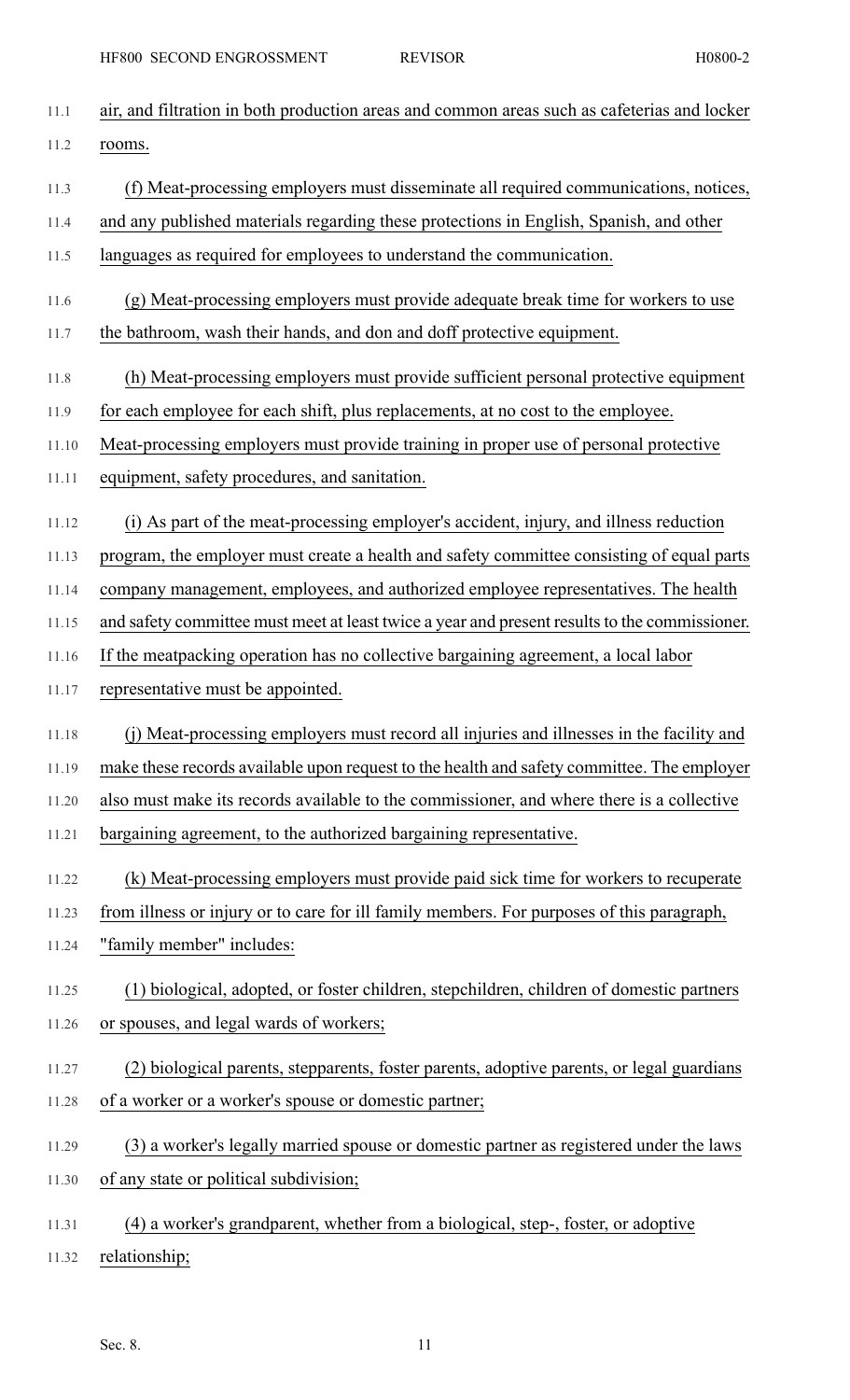| 12.1  | (5) a worker's grandchild, whether from a biological, step-, foster, or adoptive                |
|-------|-------------------------------------------------------------------------------------------------|
| 12.2  | relationship;                                                                                   |
| 12.3  | (6) a worker's sibling, whether from a biological, step-, foster, or adoptive relationship;     |
| 12.4  | and                                                                                             |
| 12.5  | (7) any other individual related by blood or affinity to the worker whose association           |
| 12.6  | with the worker is the equal of a family relationship.                                          |
| 12.7  | (1) All meat-processing workers must accrue at least one hour of paid sick time for every       |
| 12.8  | 30 hours worked. For purposes of this paragraph, paid sick time means time that is              |
| 12.9  | compensated at the same hourly rate, including the same benefits, as is normally earned by      |
| 12.10 | the worker.                                                                                     |
| 12.11 | (m) Meat-processing employers may provide all paid sick time a worker is expected to            |
| 12.12 | accrue at the beginning of the year or at the start of the worker's employment.                 |
| 12.13 | (n) Meat-processing employers must carry an employee's earned paid sick time over               |
| 12.14 | into the following calendar year. If a worker does not wish to carry over sick time, the        |
| 12.15 | meat-processing employer must pay the worker for accrued sick time. If a worker chooses         |
| 12.16 | to receive pay in lieu of carried-over sick time, the employer must provide the worker with     |
| 12.17 | an amount of paid sick time that meets or exceeds the requirements of sections 179.87 to        |
| 12.18 | 179.8757, to be available for the worker's immediate use at the start of the following calendar |
| 12.19 | year.                                                                                           |
| 12.20 | (o) Meat-processing employers must maintain records for at least three years showing            |
| 12.21 | hours worked and paid sick time accrued and used by workers. Employers must allow the           |
| 12.22 | commissioner and coordinator access to these records in order to ensure compliance with         |
| 12.23 | the requirements of sections 179.87 to 179.8757.                                                |
| 12.24 | (p) If a meat-processing employer transfers a worker to another division or location of         |
| 12.25 | the same meat-processing employer, the worker is entitled to all earned paid sick time          |
| 12.26 | accrued in the worker's previous position. If a worker is separated from employment and         |
| 12.27 | rehired within one year by the same meat-processing employer, the meat-processing employer      |
| 12.28 | must reinstate the worker's earned sick time to the level accrued by the worker as of the       |
| 12.29 | date of separation.                                                                             |
| 12.30 | (q) If a meat-processing employer is succeeded by a different employer, all workers of          |
| 12.31 | the original employer are entitled to all earned paid sick time they accrued when employed      |
| 12.32 | by the original employer.                                                                       |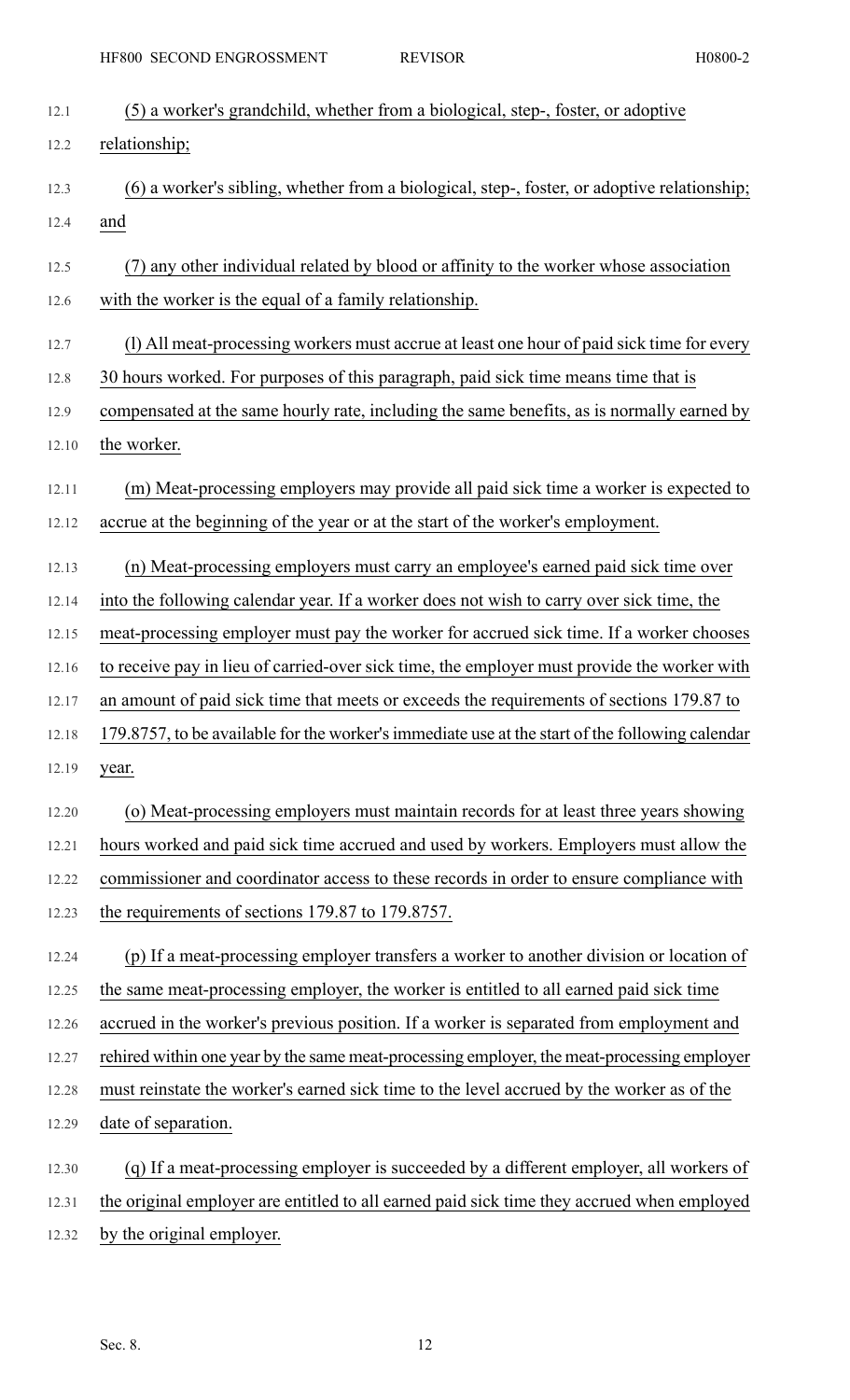| 13.1  | (r) Meat-processing employers must not require workers to find or search for a              |
|-------|---------------------------------------------------------------------------------------------|
| 13.2  | replacement worker to take the place of the worker as a condition of the worker using paid  |
| 13.3  | sick time.                                                                                  |
| 13.4  | (s) Meat-processing employers must not require workers to disclose details of private       |
| 13.5  | matters as a condition of using paid sick time, including details of a worker or family     |
| 13.6  | member's illness, domestic violence, sexual abuse or assault, or stalking and harassment.   |
| 13.7  | If the employer does possess such information, it must be treated as confidential and not   |
| 13.8  | disclosed without the express permission of the worker.                                     |
| 13.9  | (t) Meat-processing employers must provide workers written notice of their rights and       |
| 13.10 | the employer's requirements under this section at the time the worker begins employment.    |
| 13.11 | This notice must be provided in English, Spanish, or the employee's language of fluency.    |
| 13.12 | The amount of paid sick time a worker has accrued, the amount of paid sick time a worker    |
| 13.13 | has used during the current year, and the amount of pay the worker has received as paid     |
| 13.14 | sick time must be recorded on or attached to the worker's paycheck. Meat-processing         |
| 13.15 | employers must display a poster in a conspicuous location in each facility where workers    |
| 13.16 | are employed that displays the information required under this paragraph. The poster must   |
| 13.17 | be displayed in English and any language of fluency that is read or spoken by at least five |
| 13.18 | percent of the employer's workers.                                                          |
| 13.19 | (u) Nothing in this subdivision shall be construed to:                                      |
| 13.20 | (1) prohibit or discourage an employer from adopting or retaining a paid sick time policy   |
| 13.21 | that is more generous than the one provided in this subdivision;                            |
| 13.22 | (2) diminish the obligation of an employer to comply with a collective bargaining           |
| 13.23 | agreement, or any other contract that provides more generous paid sick time to a worker     |
| 13.24 | than provided for in this subdivision; or                                                   |
| 13.25 | (3) override any provision of local law that provides greater rights for paid sick time     |
| 13.26 | than is provided for in this subdivision.                                                   |
| 13.27 | Sec. 9. [179.8757] NOTIFICATION REQUIRED.                                                   |
| 13.28 | (a) Meat-processing employers must provide written information and notifications about      |
| 13.29 | employee rights under section 179.86 and sections 179.87 to 179.8757 to workers in their    |

- 13.30 language of fluency at least annually. If a worker is unable to understand written information
- 13.31 and notifications, the employer must provide such information and notices orally in the
- 13.32 worker's language of fluency.